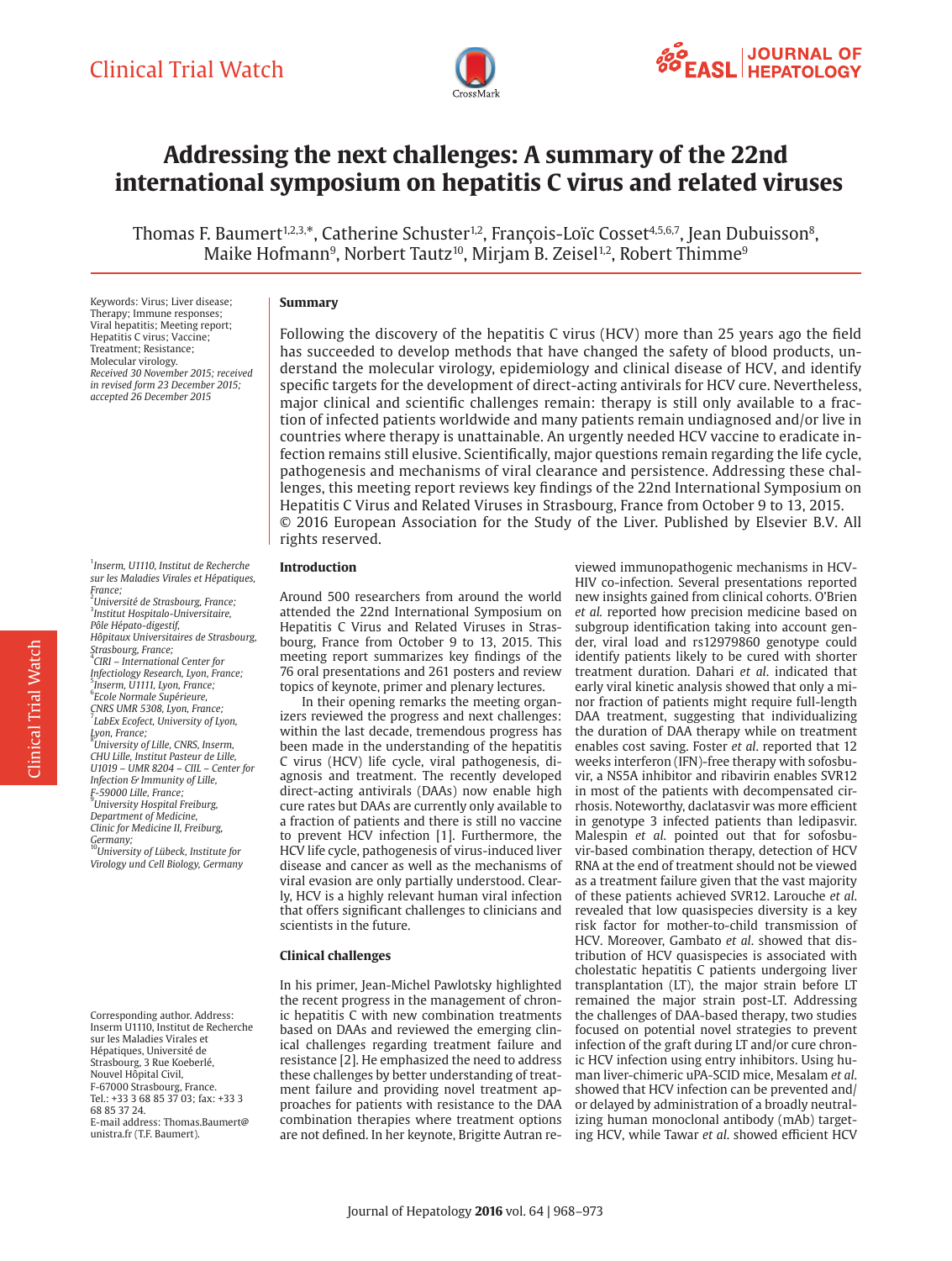## Clinical Trial Watch

clearance following monotherapy treatment of humanized mice using a humanized mAb targeting CLDN1 on the hepatocyte cell surface. Finally, two studies performed in cell culture models reported new data on viral resistance to DAAs. Serre *et al*. showed viral fitness of protease resistant HCV genotypes 1–6 *in vitro* and highlighted the role of substitutions at NS3 positions 155, 156 and 168, while Liu *et al*. indicated that anti-miR-122 therapy can act in an additive or synergistic manner in combination with DAAs and can prevent the emergence of DAA-resistant variants.

#### **Molecular virology – entry**

The first molecular virology session of this meeting was dedicated to HCV entry into cells [\[3\].](#page-5-2) Following a plenary lecture by Didier Trono on human-specific transcriptional networks and transposable elements, the entry session was introduced by Thomas Pietschmann, who highlighted recent important discoveries in this area. Jackson *et al*. presented a detailed mapping of the subdomains of the HCV E2 glycoprotein that are involved in protein folding and viral functions using a mAb panel and a library of 552 alanine mutations spanning the protein sequence, which will be useful for immunogen design. Using a novel computational method to characterize the functional coevolution of E1 and E2 and the experimental assessment of their coevolution clusters, Douam *et al*. discussed the HCV fusion mechanism during virus entry, highlighting HCV membrane fusion as a unique mechanism among the viral world, with both glycoproteins acting as interdependent members of a single protein complex that mediates virus fusion. The presentation by Jannick Prentoe extended previous findings that the hypervariable region  $1$  (HVR1) of E2 shields critical epitopes and is a major contributor to genotypic differences in neutralization sensitivity *in vivo.* Using affinity enrichment coupled to quantitative mass spectrometry (AE-qMS), Gerold *et al*. described serum-response factor binding protein 1 (SRFBP1) as a novel pan-genotypic HCV-specific host entry co-factor that is rapidly recruited by CD81 at the initial steps of infection, likely at the level of membrane fusion. Fukuhara *et al*. revealed through analysis of HuH7 cell lines deficient in scavenger receptor class B type-I (SR-BI) and low-density lipoprotein receptor (LDLR) genes by using CRISPR/Cas9 system that SR-BI, LDLR and very low-density lipoprotein receptor (VLDLR) redundantly participate in HCV entry. Finally, Griffin *et al*. uncovered novel potent inhibitors of HCV p7 protein and presented novel evidence that p7 ion channel activity may play a role during virus uncoating, analogous to the influenza M2 proton channel. Altogether, the findings presented in this session highlighted the relevance of host cell entry factors as targets for novel antivirals and highlighted novel functions or epitopes of HCV E1E2 proteins for vaccine design.

#### **Viral assembly**

HCV non-structural proteins are known to be involved in virion morphogenesis [\[4\].](#page-5-3) Zayas *et al*. focused on the role of NS5A in HCV assembly, and

they identified a conserved cluster of basic amino acid residues at the N-terminus of NS5A DIII domain that is also critical for particle assembly. Furthermore, their data suggest that NS5A DIII contains two determinants regulating assembly at different, but closely linked steps: (i) recruitment of replication complexes to core protein; and (ii) RNA genome delivery to core protein to trigger encapsidation, which is tightly coupled to particle envelopment. Other presentations focused on cellular factors involved in HCV assembly. Lussignol *et al*. showed that, in HCV-infected cells, the nucleoporin Nup98, a component of the nuclear pore complex, re-localizes to cytosolic lipid droplets, where core protein accumulates. They also showed that Nup98 interacts with the viral genome and is incorporated in HCV viral particles. In another study, Roesch *et al*. showed that the host factor annexin A3 is recruited to lipid droplets in HCV-infected cells. Knockdown of annexin A3 had no effect on HCV RNA replication, but progeny virion production was severely impaired. Core envelopment was not compromised, but the specific infectivity of secreted virions was decreased in annexin A3-knockdown cells, suggesting that this host factor regulates the production of infectious HCV particles. Wozniak *et al.* hypothesized that HCV might alter trafficking machinery to promote its secretion. Their data indicate that Rab7-interacting lysosomal protein (RILP), a key regulator for late endosomal/lysosomal trafficking, is cleaved during HCV infection and that HCV-induced cleavage of RILP generates a novel adaptor protein that enhances outward, kinesin-mediated trafficking to increase HCV particle secretion. The HCV virion has the unique feature of being associated with lipoprotein components [\[5\].](#page-5-4) However, viruses produced in hepatoma cells do not fully recapitulate the composition of patient-derived virus. To produce *bona fide* viral particles, Calattini *et al*. infected liver humanized FRG mice with cell culture-derived HCV and characterized the viral subpopulations produced *in vivo.* By this approach, they demonstrated that the composition and biophysical properties of these viral subpopulations modulate their levels of infectivity and receptor usage.

#### **HCV translation and replication**

In his keynote lecture Ralf Bartenschlager reviewed the replication strategies of HCV and Dengue highlighting differences and similarities [\[6,7\].](#page-5-5) HCV is known to induce rearrangement of intracellular membranes to replicate its genome [\[6\]](#page-5-5), and understanding these modifications is a hot topic in HCV research. Gastaminza *et al*. performed cryo soft X-ray tomography to investigate in whole, unstained cells, the ultrastructural alterations induced by HCV replication, and obtained native tridimensional maps of cellular modifications caused by persistent HCV RNA replication. HCV replicating cells show enlarged tubules with prominent pseudospherical extrusions. They have also observed a profound alteration of the mitochondrial morphology that correlated with the extent of ER modifications, and their data indicate a topological relationship between altered mitochondria and modified ER tubules. Romero-Brey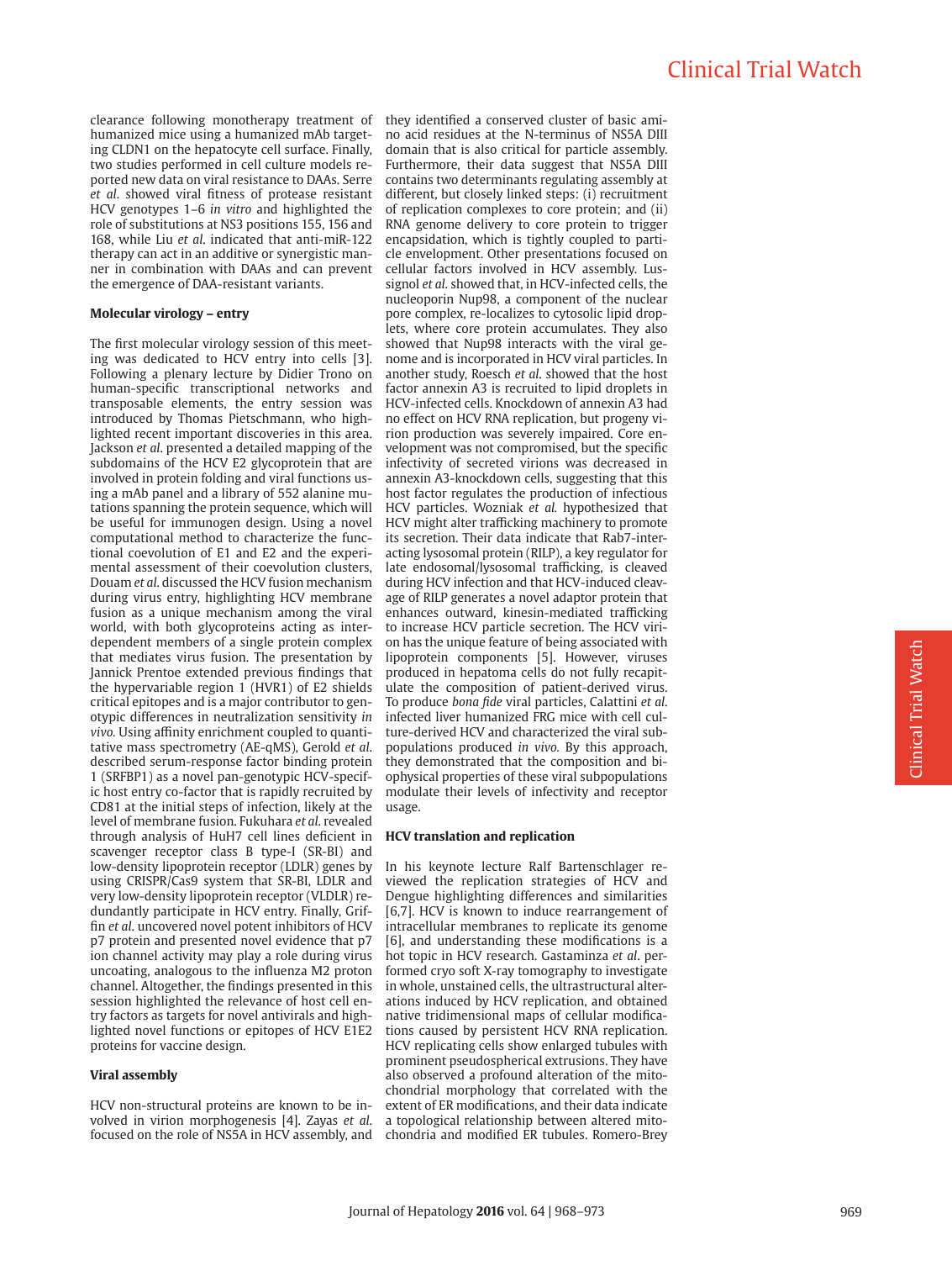### **JOURNAL OF HEPATOLOGY**

NS5A responsible for double membrane vesicle (DMV) formation in HCV-infected cells. They found that the RNA binding domain 1 (D1) as well as the amino-terminal membrane anchor are indispensable for this process, whereas D2 and D3 are not involved. Importantly, accelerating cleavage kinetics at the NS4B-5A site diminished DMV formation, indicating that regulated polyprotein cleavage is essential for efficient DMV biogenesis. Eyre *et al*. used mass spectrometry to identify several phosphorylation sites on NS5A in the context of HCV-infected cells. By site-directed mutagenesis, they demonstrated that Ser-235 phosphorylation is essential to HCV RNA replication and membrane-bound replication complex formation and may be regulated by PI4KIIIa and CKI-a kinases. Fogeron *et al*. reported the expression, purification, characterization and membrane reconstitution of NS2. For this purpose, they developed a wheat germ cell-free expression system to overcome cellular toxicity of this protein. This system allowed them to successfully produce and purify milligram amounts of a detergent-solubilized full-length NS2 that should be suitable for solid-state NMR analyses in a native-like membrane lipid environment. McCormick *et al*. showed data suggesting the existence of two functionally distinguishable compartments in the membranous web: a NS3-5B derived compartment housing RNA-dependent RNA polymerase activity, and another compartment, accessible by either NS3-5A or NS3-5B, also orchestrating replication dependent events. Catanese *et al*. performed proteomic analyses of mature HCV particles isolated from cell culture. They identified 4 viral proteins and 46 cellular proteins associated with extracellular HCV virions, revealing complex virus-host interactions.

#### **Viral replication – host factors**

Takaji Wakita introduced the session by giving a detailed overview on host cell factors involved in HCV replication and membranous web formation. Addressing the role of microRNA-122 (miR-122) in HCV replication, Schult *et al*. using reporters and IRES mutant constructs demonstrated the importance of miR-122 interaction with the HCV IRES region in order to avoid misfolding of the IRES sequence leading to loss of translation/ replication fitness. As a result of an unbiased miRNA screening, Li *et al*., observed a dual role for miR-135a by a direct interaction with HCV IRES sequence and by interfering with antiviral host factors. In the same line, Kang and Luo described miR-122 and miR-194 as required for HCV replication in mouse cellular models. Progress in the understanding of the relationship between lipid metabolism and replication was addressed in several presentations: based on a genome-wide screen, Wong *et al*. observed that during HCV infection human Choline Kinase  $α$  (hCK $α$ ) is upregulated. In regards to their results, hCK $\alpha$  acts, independently of the CDP-choline pathway, as a modulator of membranous web formation and a partner of NS5A to ease its interaction with the RC and lipid droplets. Proper membranous web formation depends on numerous cell host factors:

*et al*. have dissected the determinants within Harak *et al*. observed that non-adapted strains led to activation of PI4KA and accumulation of PI4P, as it might happen *in vivo,* to build a favourable membranous environment. Inversely, abrogation of cellular lipid kinase PI4KA activation is a consequence of adaptive mutation usage in NS5A and NS5B HCV proteins. Lingbao *et al*. identified the prolactin regulatory element binding protein as a new NS4B interactor, overexpressed during HCV infection, required for proper membranous web formation. In the same line Humphreys *et al*. demonstrated that autotaxin and the lysophosphatidic acid-dependent autocrine pathway, two actors of the lipid metabolism involved in hepatocellular carcinogenesis, favour HCV replication. In contrast, specific inhibition of HCV replication observed by Crouchet *et al*., following lipid-free apolipoprotein treatment of the cells was due to a marked cholesterol efflux orchestrated in an ABCG1-dependent manner.

#### **Pathogenesis**

Recent evidence indicated that the risk of HCC development persists even in patients who successfully cleared HCV infection [\[8,9\]](#page-5-6). It is therefore of utmost importance to better understand HCV-induced pathogenesis including the molecular mechanisms underlying HCC development. In his primer presentation, Francesco Negro summarized the complex interplay between HCV and its host leading to liver disease, including lipid and glucose metabolic alterations induced by the virus. Jessica Zucman-Rossi gave a comprehensive overview of the genomics of HCC in her keynote lecture, highlighting the impact of next-generation sequencing on our understanding of the mechanisms underlying malignant transformation and the identification of potential novel therapeutic targets [\[10\].](#page-5-7) Most groups focused on HCV-induced changes in host cell gene expression. Chida *et al*. reported their finding about the role of the transcription factor CREBH in HCV-induced expression of TGF-β2 and fibrogenesis using a hepatoma/stellate cell co-culture model. Bandiera *et al*. performed a genome-wide study of the epigenetic changes in chronically HCV-infected hepatocyte-like cells and demonstrated epigenetic modifications at loci of genes with clinical relevance for HCV-induced HCC, including *EGF.* Interestingly, several groups reported virus-induced changes in host cell gene expression that may contribute to HCV-induced pathogenesis and at the same time have a proviral effect. Using miRNA profiling in persistently HCV-infected hepatocyte-like cells, liver tissue and computational analysis, Pernot *et al*. identified miR-146a as a putative miRNA involved in liver disease and a proviral host factor. Interestingly, Pène *et al*. reported that ethanol can increase the production of HCV lipo-viro-particles in primary human hepatocytes most likely by increasing VLDL secretion. Furthermore, Okamoto *et al*. showed in HCV core-transgenic mice that signal peptide-peptidase is a crucial host factor for HCV particle production and pathogenesis. Another major interest was the interplay between HCV and the hepatocyte metabolism. Using *in vitro* models and liver tissue, Lévy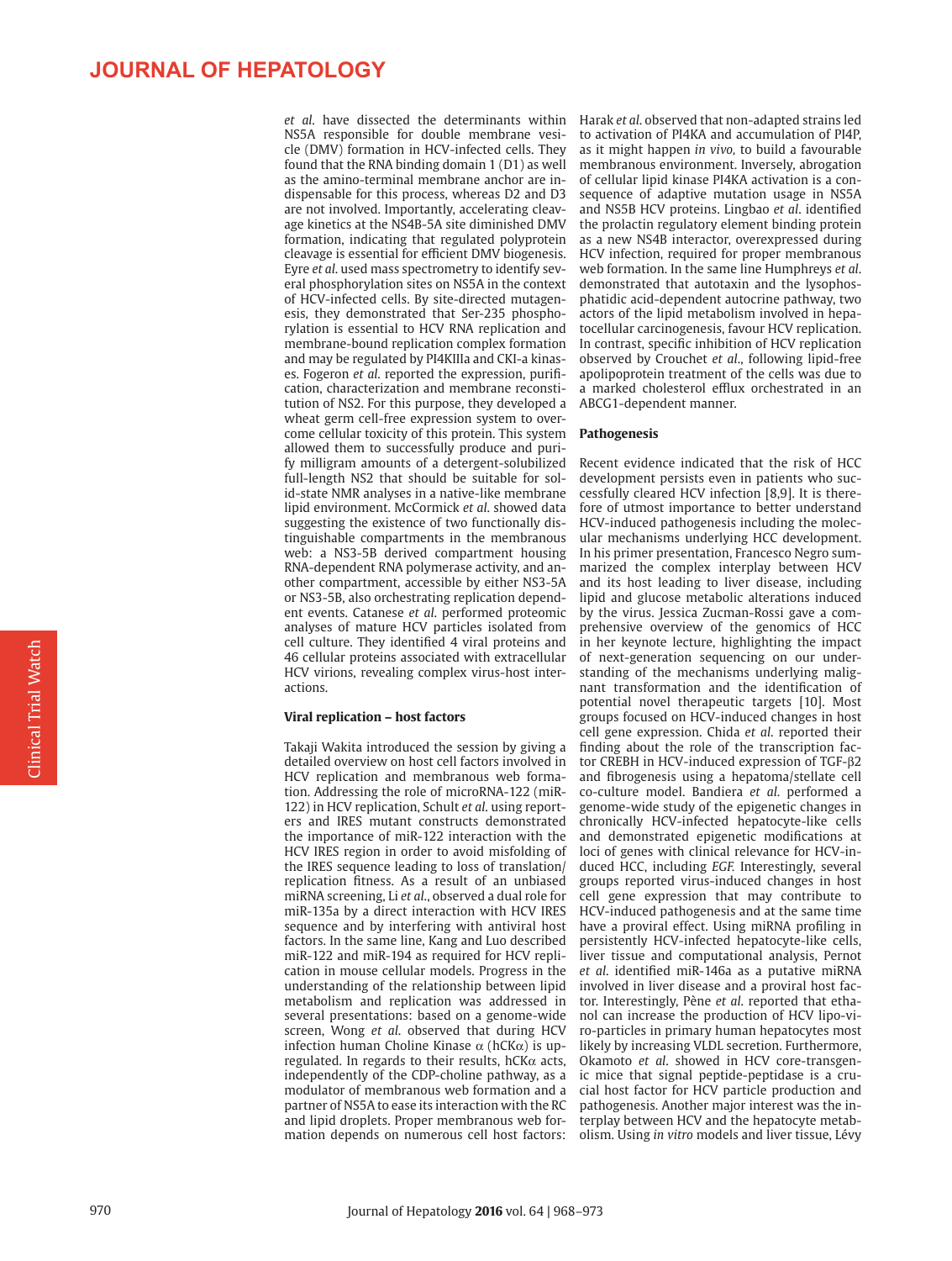## Clinical Trial Watch

*et al*. showed that the HCV-induced modulation of metabolic genes, particularly glutaminolytic genes, correlated with fibrosis grades. Noteworthy, glutaminolysis appeared to be required for HCV replication. Likewise, Clément *et al*. reported that HCV may benefit from the insulin-resistant state induced by the virus given that insulin-mediated activation of AS160 increased infectious viral particle production. Furthermore, Lerat *et al*. demonstrated that HCV proteins induce insulin resistance by impairing insulin signaling in HCV transgenic mice. Using HCV transgenic mice and patient-derived liver tissue, Moreau *et al*. reported that a subset of HCV-expressing cells is sufficient to induce global alteration of hepatic metabolic zonation via paracrine communication between HCV-positive and -negative cells. It was also shown by Sharma *et al*. that HCV NS5A can regulate cell growth and apoptosis by stabilizing human GU-rich element-containing transcripts. On the other hand, Harouka *et al*. were interested in potential viral compartmentalization within livers with HCC and reported that HCV genetic diversity was higher in livers containing HCC than in non-HCC cirrhotic livers suggesting that the tumor acts as a viral reservoir. Finally, Zhuang *et al*. highlighted an interplay between HCV and the circadian clock by showing evidence for a circadian regulation of HCV entry and replication. Taken together, this session shed new light on the complex interactions between the HCV life cycle and the host cell metabolism that likely contributes to liver disease pathogenesis.

#### **Related viruses**

The related virus session covered *Flaviviridae* of the genera *Flavivirus* and *Pestivirus* and as a novelty the *Orthohepevirus* hepatitis E virus (HEV). In his keynote Michael Diamond pointed out the critical role of IFN-lambda for tightening the blood brain barrier to protect mice from Dengue virus (DENV) and West Nile-induced brain inflammation [\[11,12\].](#page-5-8) Taveneau *et al*. presented structural studies on DENV 2 NS5 by small angle X-ray scattering clarifying the relative orientations of methyl-transferase- and RdRp-domains. Scaturro *et al*. demonstrated that the secretion of NS1 from DENV infected cells is dispensable for RNA replication as well as virion morphogenesis. Moreover, he observed novel interactions between NS1 and the structural proteins as well as NS1 residues critical for virion morphogenesis. Hengli Tang introduced human stem cell-derived hepatocytes as a model system to study the biology of DENV infection. Einav *et al*. explained that the inhibition of host cell kinases AAK1 and GAK by anti-cancer drugs affects the replication of HCV, DENV and Ebola virus via targeting cellular sorting adapters. Mortality of DENV in mice could be significantly reduced by these drugs. Acosta *et al*. presented a high-content siRNA screen identifying peptidyl-arginine deiminase type IV as a host factor critical for DENV production. Inhibition of this enzyme affected all DENV serotypes, West Nile virus and HCV, qualifying such drugs as candidates for developing broad-spectrum antivirals. Brett Lindenbach disclosed an innovative approach using a bacterial toxin for a highly

specific inhibition of autophagy by cleavage of LC3, which interfered with the replication of yellow fever virus but not HCV. This demonstrated the value of bacterial toxins as a novel tool-box for virologists. Rouillé *et al*. reported an optimized purification protocol for bovine viral diarrhea virus particles and offered first high-resolution EM images as well as insightful lipidomic analysis. Tautz *et al*. presented functional studies based on the crystal structure of a pestiviral single chain NS3/4A-protease demonstrating that the interaction of the C-terminal part of NS4A with the NS3 surface determines whether the NS3/4A complex is used as building block for viral replicases or for the formation of virion morphogenesis complexes. Heather Eccleston reported on the importance of the T cell response to resolve HEV infections in rhesus macaques. The crucial contribution of CD4+ T cells was demonstrated by antibody-mediated depletion, which resulted in the induction of viral persistence. Taken together, the session demonstrated the complementary character and impact of the related viruses for HCV research.

#### **Adaptive immunity – cellular and humoral**

An overview of the adaptive immunity session was given by Barbara Rehermann. She connected the presented data concerning all key players of the adaptive immune response in HCV infection including their regulation and emphasized the importance of the remaining challenge to develop an active HCV vaccine [\[13\]](#page-5-9). Regulation of the adaptive immunity was also the topic of the plenary lecture given by Mala Maini. She summarized current knowledge about the crosstalk of NK cells and myeloid-derived suppressor cells with T cells in HBV infection [\[14\]](#page-5-10). A focus of this year's presentations was the definition of molecular determinants of CD8<sup>+</sup> T cell responses. Andrea Cox showed that PD-1 expression on antigen-specific T cells is enhanced by TGFβmediated Smad3. Wolski *et al*. presented data of a gene co-expression network approach that analyzed PBMC-derived HCV-specific CD8<sup>+</sup> T cells from patients with chronic or resolved HCV infection at several time-points during the acute phase. Importantly, Wolski *et al*. identified modules of genes associated with leukocyte function in correlation with HCV resolution. In another transcriptomic analysis Rosenberg *et al*. defined innate and adaptive immune mechanisms that are active before, during and after acute HCV infection in people who inject drugs (PWID). In PWID, HLA-B\*27 allele is protective against HCV GT3 infection due to cross-reactive  $CDS<sup>+</sup>$  T cells that were likely primed in the context of a previous HCV GT1 infection as depicted by Jörg Timm. With respect to T cell functionality, Wieland *et al*. demonstrated that IFN-free therapy-mediated antigen withdrawal leads to a redistribution of HCV-specific CD8<sup>+</sup> T cell subsets that correlates with an increase in proliferative capacity. Cellular and humoral immunity was linked by the talk of Tobias Boettler who described strong follicular T helper cell signatures on virus-specific CD4 T cells during acute HCV infection in association with the induction of virus-specific antibodies. Merat *et al*. analyzed the E1E2-reactive antibody repertoire of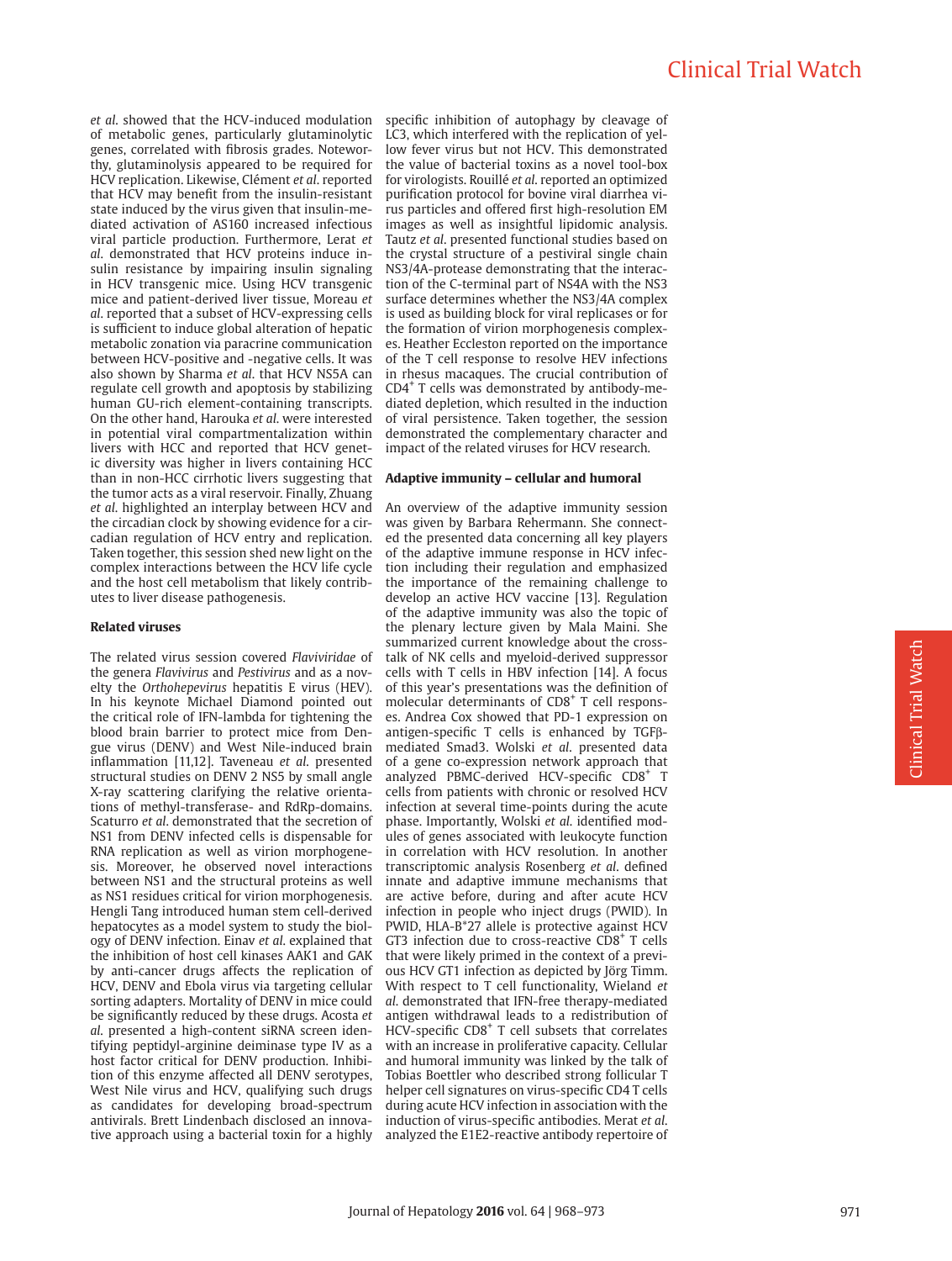### **JOURNAL OF HEPATOLOGY**

Studies among drug users and observed that spontaneous resolvers harbor a broad antibody repertoire recognizing E1E2 from several HCV genotypes. Foung *et al*. reported that the specificities of human mAbs to HCV derived from a subject who spontaneously cleared three successive HCV infections of different genotypes and subtypes did not differ from chronic infection. Regarding epitopes of neutralizing antibodies, Thomas Krey described that the central immunoglobulin (Ig) like β-sandwich domain in HCV glycoprotein E2 that contributes to the composite binding site for CD81 exhibits extensive structural dynamics.

#### **Vaccines**

Despite their effectiveness, DAAs are unaffordable for the majority of HCV-infected individuals; thus, the development of prophylactic HCV vaccines with high efficacy and low cost remains a high priority for the global control of HCV infection [\[15,16\].](#page-5-11) This Vaccine session was introduced by a presentation by Hiroshi Yokokawa who showed results of immunization of common marmosets with adjuvanted, purified HCVcc particles, which induced cross-neutralizing antibodies (nAbs) against strains of several genotypes. Wong *et al*. then described a vaccine comprising the two envelope glycoproteins of HCV (E1E2) or only E2 and immunization of goats. Either immunogen induced a strong strain-specific nAbs and E1E2 antisera had broad cross-neutralizing activity at pre-binding and/or early post-binding steps by inhibiting HCV interaction with heparan sulfate proteoglycan (HSPG), SR-BI, and/or CD81. The presentation by Dapeng *et al*. reported a soluble form of E2 protein (sE2) that was produced at high levels in stably transfected Drosophila S2 cells. sE2 induced antibodies in mice, rabbits and rhesus macaques that had neutralizing activity against HCV of all seven genotypes and that developed memory T cells specific for E2 in macaques. Finally, Matti Sällberg presented an immune competent mouse model that is based on the syngenic transplantation of H-2b-restricted Hep56 cells containing a self-replicating subgenomic HCV replicon RNA, which can be rapidly applied for the study of HCV-specific cellular immune responses. Altogether, this session highlighted promising HCV vaccine candidates that warrant further pre-clinical and clinical developments.

#### **Innate immunity**

The Innate Immunity session illustrated the complexity of the innate immune responses during HCV infection [\[17\].](#page-5-12) In a plenary lecture, Percy Knolle gave an overview of his contributions to the current knowledge of the T cell/innate cell cross-talk in the liver including intrahepatic myeloid-cell aggregates for T cell population expansion [\[18\].](#page-5-13) Addressing the relevance of NK cells in HCV infection, Felmlee *et al*. observed that peripheral NK cells are enriched, expressed more NKp30 and exhibited enhanced killing activity in HCV exposed yet uninfected subjects. With respect to the regulation of NK cells in HCV, Jacob Nattermann described that monocytes

seroconverters from the Amsterdam Cohort derived from HCV-infected patients who carry the IL28B T/T genotype secreted less IL-12 and IL-18 and thus exhibited a reduced ability to stimulate IFNγ production by NK cells. This finding provides a link between the IL28B genotype with NK-cell function. The type-I IFN response is a key player in the immune response to HCV and thus a target of viral interference with the immune system. Ratna Ray reported that HCV-associated upregulation of miR-373 leads to increased HCV RNA replication by targeting JAK1 and IRF9 and consequently to the interference with IFN signaling. Another immune evasion strategy described by Grünvogel *et al*. showed that HCV replication intermediates are released in exosomes. This secretion of dsRNA reduced activation of TLR3 responses in the exosome-releasing hepatocyte and thus maintained HCV persistence. Additionally, HCV dsRNA-containing exosomes led to cell contact-dependent activation of human PBMC. Hei *et al*. presented that the RIG-I like family member LGP2 is a positive regulator of HCV-induced IFN signaling. Moreover, Hansen *et al*. demonstrated that HCV-triggered autophagy is regulated by Golgi-located human immunity-related GTPase M (IRGM) via UNC-51-like kinase complex (ULK) activation.

> Finally, Charles M. Rice presented in his keynote lecture an overview on unmet needs in HCV research and reviewed recent data from his laboratory on miRNA-HCV interactions and recently discovered related viruses in other mammals [\[19,20\]](#page-5-14).

> In summary, HCV2015 was a great success allowing virologists, immunologists, epidemiologists and hepatologists to share the latest findings addressing the next challenges in HCV and related viruses. The 23rd International Symposium on Hepatitis C Virus and Related Viruses will be held October 11 to 15, 2016, in Kyoto, Japan (http:// www.c-linkage.co.jp/hcv2016).

#### **Conflict of interest**

The authors declare no competing financial interests. TFB has served as advisor for Gilead, Biotest and Vironexx. Inserm, the University of Strasbourg and Genovac/Aldevron Freiburg have filed a patent application on monoclonal anti-claudin1 antibodies for the inhibition of hepatitis C virus infection (US Patent # 8,518,408; WO2010034812; PCT/EP 08 305 597 0).

#### **Authors' contributions**

All authors contributed by writing the manuscript and editing the final version.

#### **Acknowledgements**

The authors acknowledge grant support of the European Union (ERC-2008-AdG-233130-HEPCENT, FLC and TFB; ERC-2014-AdG-671231-HEPCIR, TFB; EU FP7 HepaMab, TFB, EU-Infect-ERA, TFB and JD; Interreg IV-Rhin Supérieur-FEDER-Hepato-Regio-Net 2012; TFB, RT, MBZ), ANRS (TFB, FLC, JD, CS, MBZ), ANR-10-LABX-0028\_HEPSYS (TFB, CS, MBZ), ANR-11-LABX-0048\_Ecofect (FLC), Fondation ARC Pour la Recherche (TheraHCC IHUARC IHU201301187, TFB); University of Strasbourg IDEX program W13RATCS (CS), Deutsche Forschungsgemeinschaft (RT, NT).

972

Clinical Trial Watch

**Clinical Trial Watch**